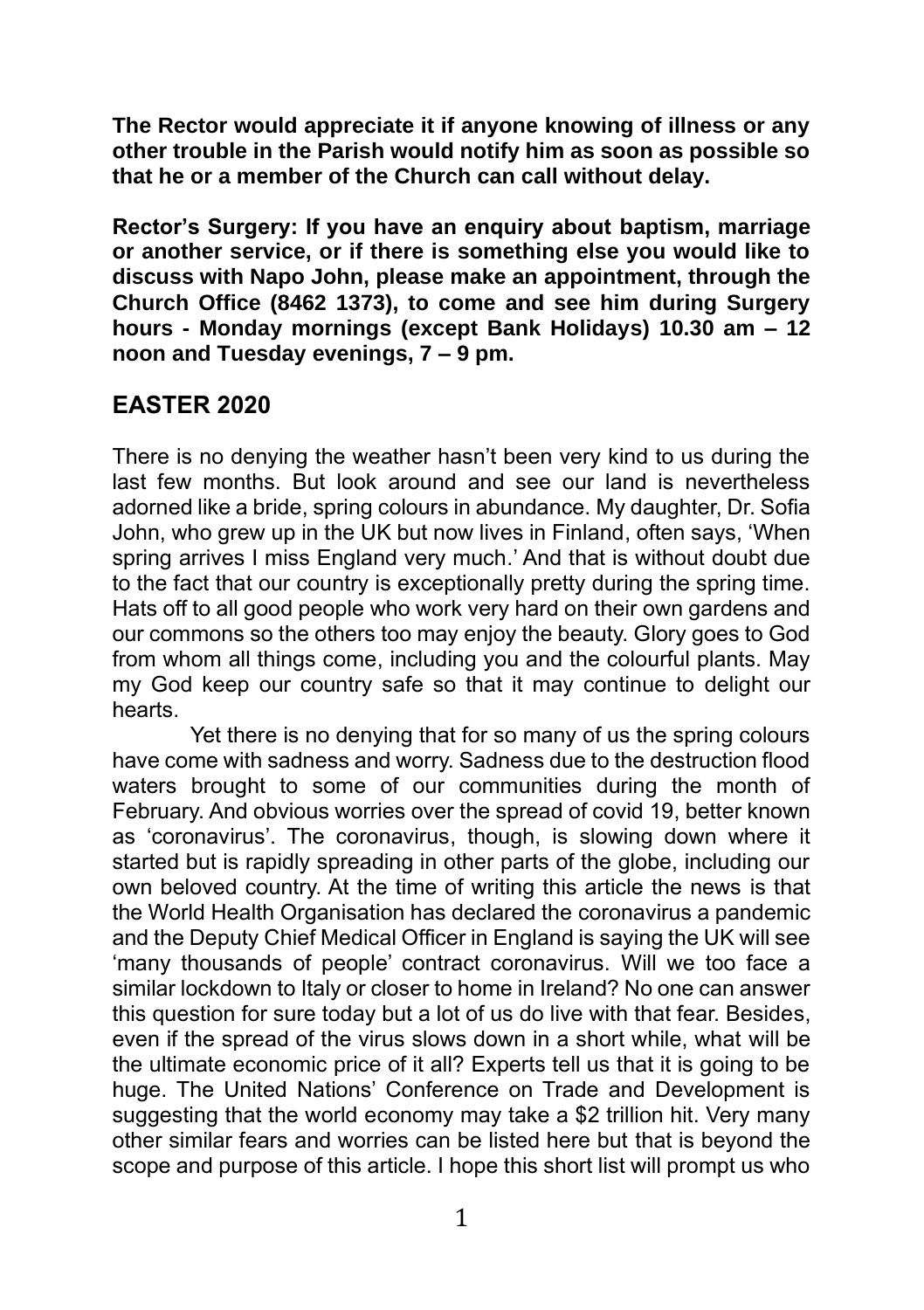believe in the power of prayer to pray to the Lord of all healing and wisdom to have mercy upon our country and our world. May He give wisdom to someone to find a cure for the coronavirus.

The problem no doubt is huge but let us remember nothing is too difficult for the Lord. I start each day with a hope that He, who in His love provided a cure for the two greatest human problems, will surely not let His children suffer for too long with the coronavirus either.

You might be wondering, as we have cures for very many human problems, which of these two I have singled out? Friends, I am referring to the problems of sin and death! The Bible teaches, '... sin came into the world through one man, and death came through sin, and so death spread to all because all have sinned' (Romans 5:12). But thanks be to God the human story didn't end with sin's reign over us all for all times. But God in due time provided the cure for sin and death. At the start of Jesus' earthly ministry, one day John the Baptist saw Jesus passing by and exclaimed, 'Look, the Lamb of God, who takes away the sin of the world.' (John 1:29). In Hebrews we read, '...But as it is, he has appeared once for all at the end of the age to remove sin by the sacrifice of himself...' (Hebrew 9:26b). He paid for the sin and by rising from the dead on the first Easter Sunday Jesus defeated death once for all. Now for those who live in Christ, the eternal death has no dominion over them. And that is really in brief the Easter story – the price for sin paid and death defeated by Christ's resurrection! Please come and join us on Easter Sunday to celebrate death's death. A warm welcome awaits you at St. Mary's Church.\*

There is another celebration in April too and I want to invite you to that as well. On the 22<sup>nd</sup> of April your Parish Church will be holding its Annual Parochial Church Meeting.\* We had a good year and without doubt it was possible due to God's grace and your unwavering support for your Parish Church. A big thank you to you all who so faithfully and generously support St. Mary's Church. At the annual meeting various members of the Church will be giving out their reports please come and hear what God is doing in St. Mary's Church.

We have a few vacancies coming up on the Church Council please pray and ask if the Lord is telling you to be part of the governing body of your dear Church.

May you always know God's blessing and protection for you and for your loved ones. A very Happy Easter to you and yours.

Always yours in Christ

[\**Events have overtaken us*. **Napo** *Please see p8 – Ed.]*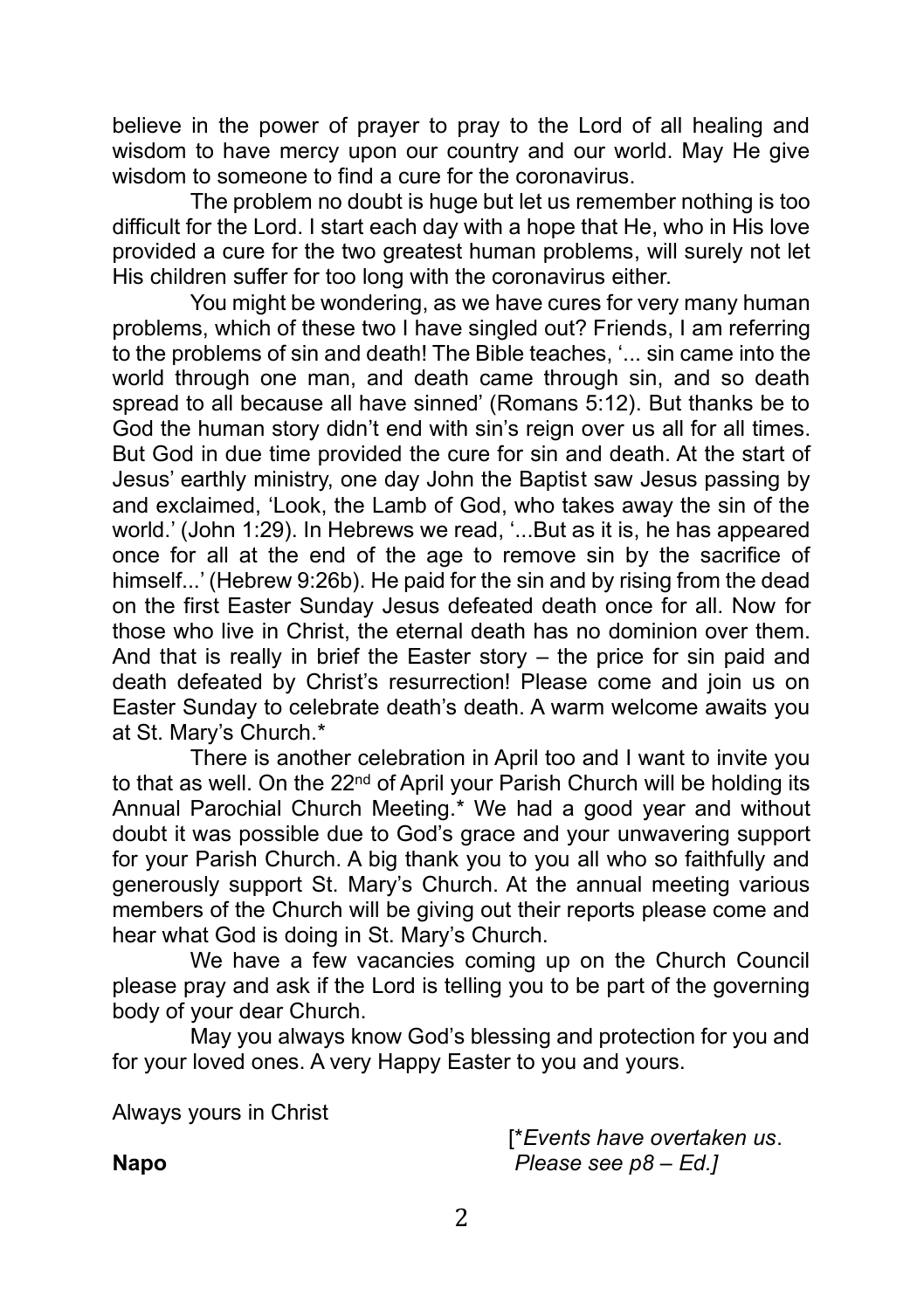# **SAFEGUARDING: PROMOTING A SAFER CHURCH**

Everyone has the right to be safe, no matter who they are, or what their circumstances. Safeguarding is about protecting children and vulnerable adults from abuse or neglect.

#### **Past Cases Review**

The Past Cases Review is a comprehensive safeguarding review which is currently underway across Churches within the Dioceses of Rochester. The purpose of this review is to help find out whether all known causes of concern about the behaviour of clergy and church officers towards children and vulnerable adults have been dealt with appropriately. Independent reviewers are carrying out the Review which is expected to be completed by the end of 2020.

#### **Safeguarding Officers details**

The Parish Safeguarding Officer is me, Clare Scriven (details below). Shirley Neal has kindly agreed to be the Non Critical Safeguarding Lead for St Mary's. In the event that you are unable to get hold of me then please contact Shirley who will ensure that your details are forwarded on to me.

Shirley can be contacted at mailto:shirley@stmaryshayeskent.co.uk

There have been some changes to the Safeguarding Team at the Diocese of Rochester and our Promoting a Safer Church posters at the Church are in the process of being updated. The new team details are as follows:

**Name: Greg Barry/Claire Langridge Diocesan Safeguarding Advisers Telephone Number: 01634 560000 Email:** [Greg.Barry@rochester.anglican.org](mailto:Greg.Barry@rochester.anglican.org) [Claire.Langridge@rochester.anglican.org](mailto:Claire.Langridge@rochester.anglican.org)

However, please remember that in the first instance, if you are concerned that someone is at risk of, or being abused, your first point of contact should be myself or Shirley and we will forward on your concerns to the appropriate person.

*If there is immediate risk or danger please contact the police on 999.*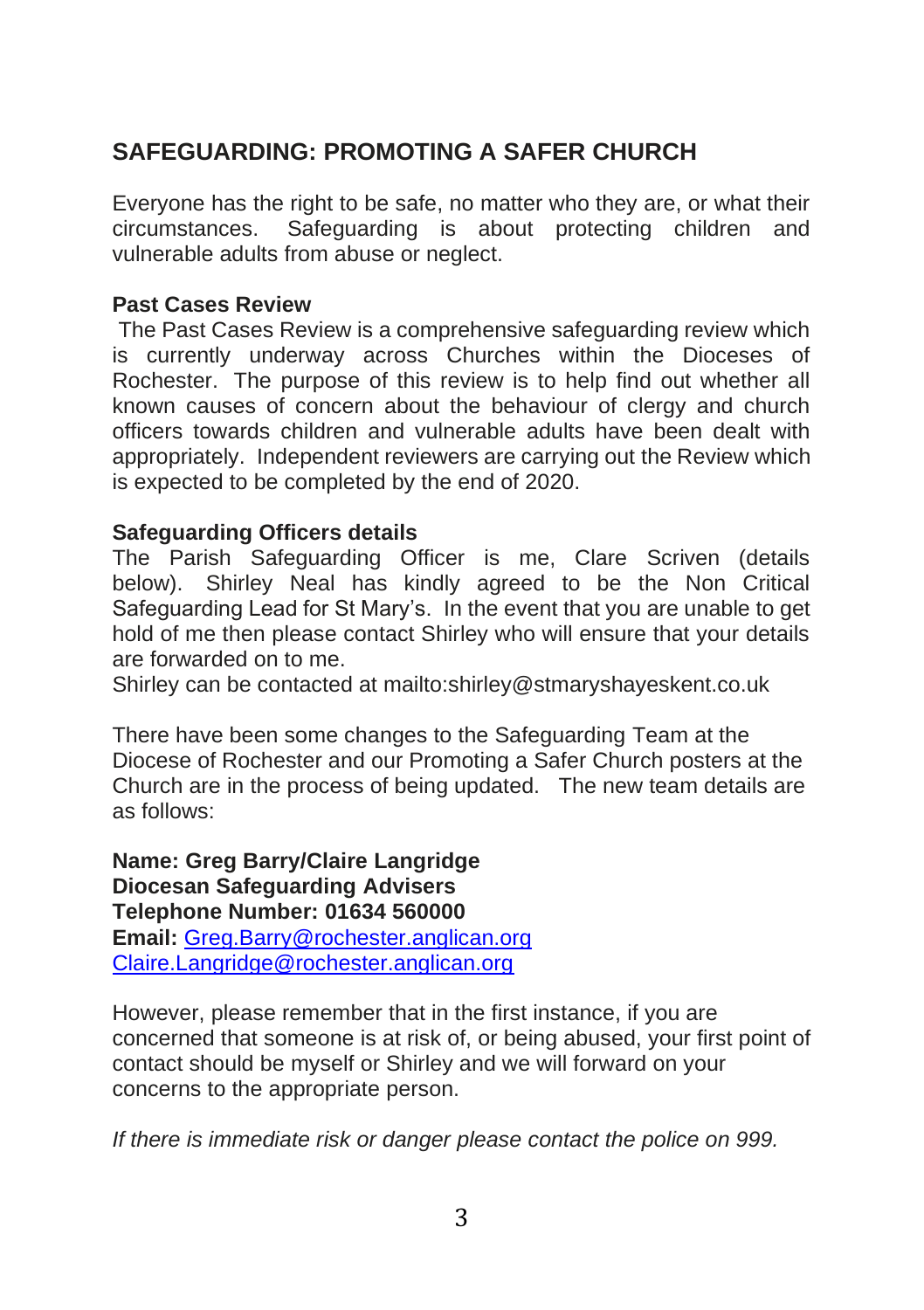#### **Noticeboard**

There is a new Safeguarding noticeboard next to the serving hatch in the Church meeting rooms. Please take a moment to look at the posters that will be put on there and changed regularly.

**Clare Scriven Telephone: 07512 053 362 Email: [clare@stmaryshayeskent.co.uk](mailto:clare@stmaryshayeskent.co.uk)**



# **ANNUAL PAROCHIAL CHURCH MEETING - ANNUAL MEETING OF PARISHIONERS ON 22 APRIL POSTPONED**

**\_\_\_\_\_\_\_\_\_\_\_\_\_\_\_\_\_\_\_\_\_\_\_\_\_\_\_\_\_\_\_\_\_\_\_\_\_\_\_\_\_\_\_\_\_\_\_\_\_\_\_**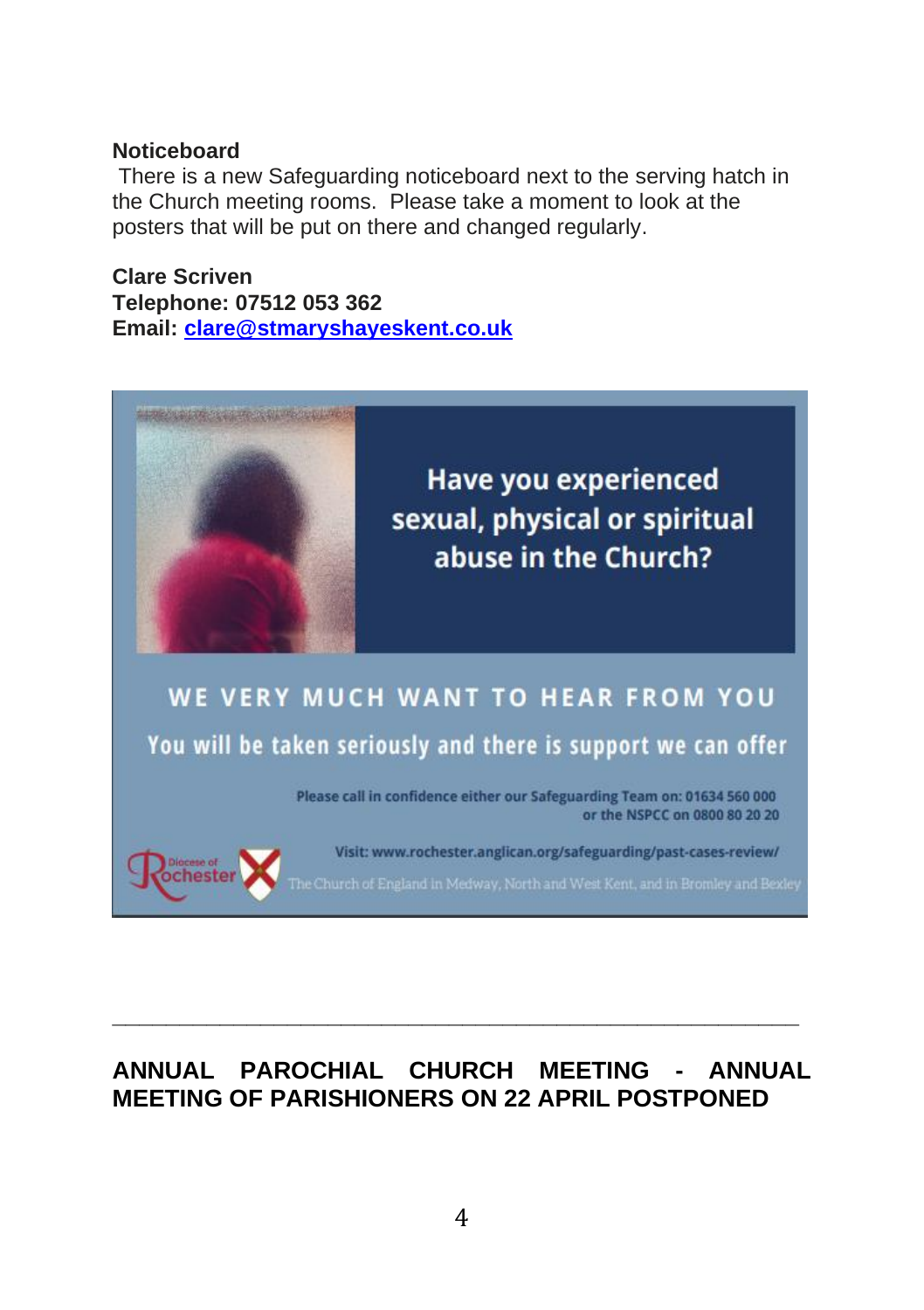



I wish you all a very happy Easter! Our Lord gave us the gift of hope when He died and was resurrected at Easter. Let us remind ourselves of this great gift and keep a positive outlook on life and despite the coronavirus, may this Easter fill you with joy and happiness, and bring blessings to you and your families.

At our last meeting in March, the Revd. Alison Smith gave a very interesting and enlightening talk about her journey and training to be a priest and her present appointment. It was fascinating to hear how the Christian Greenbelt Festival had influenced her life. We enjoyed a long session of questions and answers afterwards. It was a lovely opportunity to get to know another of the clergy of the Churches Together in Hayes.

Sadly, I have to report that all Mothers' Union meetings have been cancelled for the foreseeable future. As we come to terms with the situation we now live with, the cancellation of our meetings and events and the suspension of church services, we look to see how we can serve Our Lord in our community and parish. Prayer is what we do best so please pray for those infected by the coronavirus in China, Italy and around the world, for those who care for them, for healthcare specialists and authorities who are combatting the spread of infection and for any who are anxious about family and friends affected. There are prayer resources available from the Mothers' Union website under member resources, and the Diocese of Rochester website also has prayers on line.

At the time of writing this Mothers' Union will be featured on 'Songs of Praise' as it is Mothering Sunday. I look forward to watching the service and hope that many of you might have seen it too.

If any member is in need please contact Avril Ashford on **020- 8468 7785**. I will do what I can to help.

### **Avril Ashford**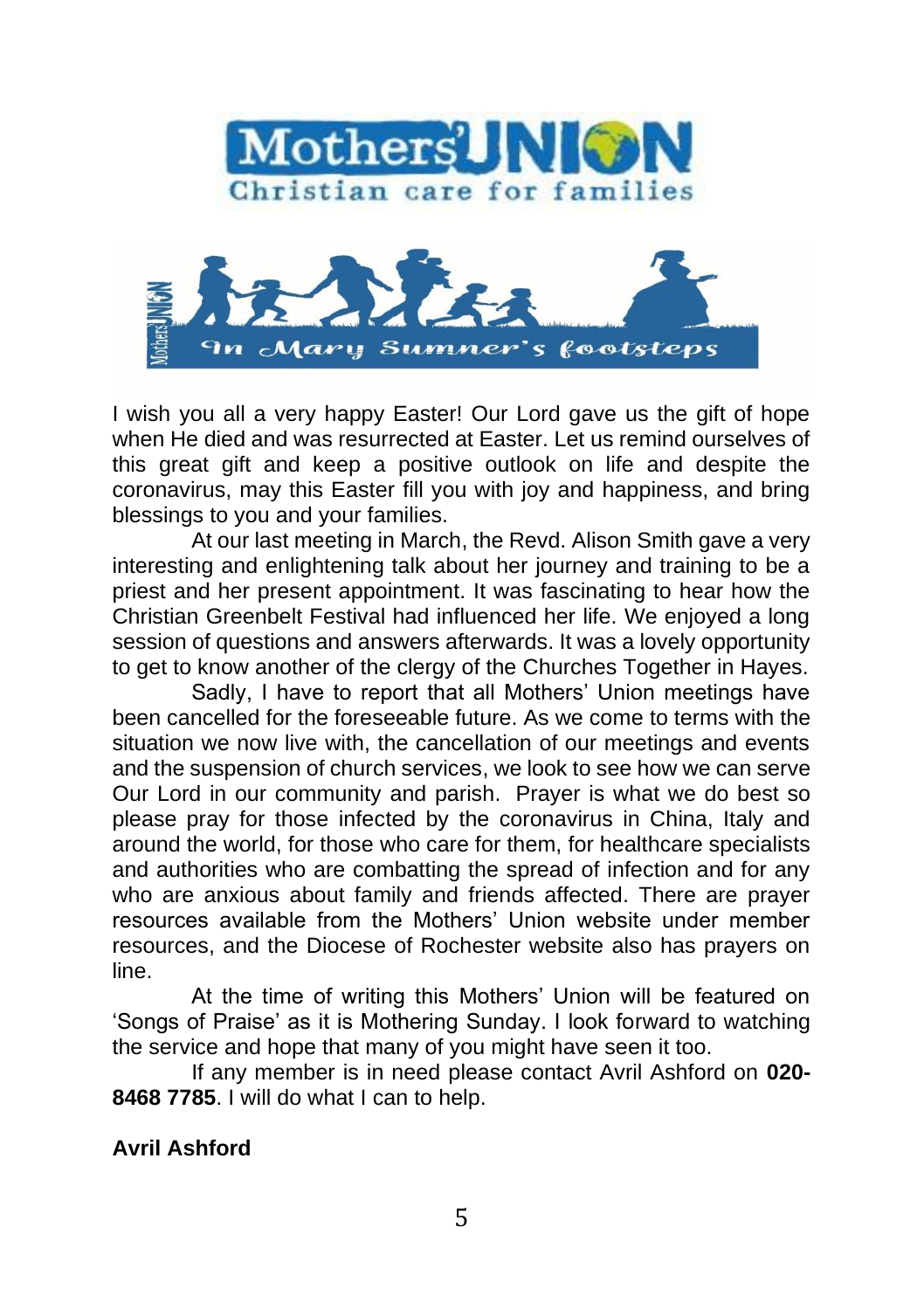### **A message of encouragement from Mothers' Union Worldwide President Sheran Harper**

My beloved MU Family across the oceans, and from near and far. I greet you with the love and courage of Jesus Christ, our Lord and Saviour because He is our strength, our hope and our solid rock.

So much has been happening recently as COVID-19 is declared a pandemic and governments are advising that we take the necessary precautions to



avoid the spread of the virus. There is so much we have to come to terms with in such a short time.

One of our faithful members, Dianne, went to deliver groceries to her mum who is self-isolating after recent travel. She was in tears as she dropped the groceries at the doorstep and watched her mum through the window with no chance of a hug.

There are so many similar stories including those of people who are ill or afraid, lonely or isolated.

And in times like these I encourage you to take heart and do not fear because the Lord, your God is by your side - an ever-present help in times of trouble.

In the book of Joshua Chapter 1 verse 9 we read, *I hereby command you: be strong and courageous; do not be frightened or dismayed, for the Lord your God is with you wherever you go. Amen*.

As members you are bold and brave, full of courage and compassion, and so very loving and just like Esther you stand daily on the frontline calling for an end to injustices and advocating for all that supports stable families and communities.

You have been busy in these acts of love but now many of you are being called to be quiet and to self-isolate in an effort to prevent the spread of the virus. You will discover there is still so much we can do as members because as a movement we are ideally placed to support and act in this time, but only within the health advice given by your respective governments.

Now here are a few practical ideas to start with and there are seven of them: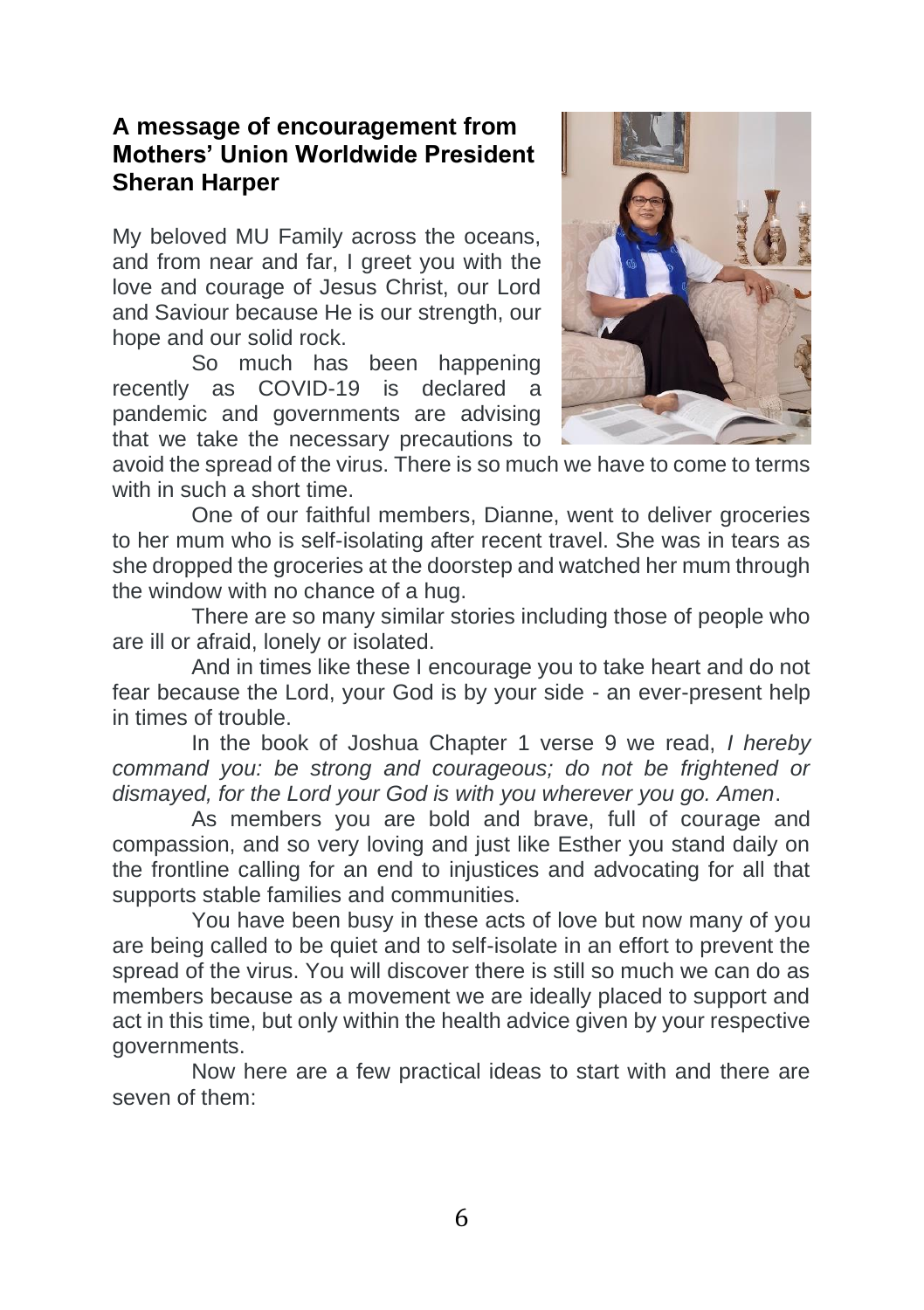1. Pray and intercede for everyone including the health care professionals, the sick, the isolated, the bereaved and all those directly involved in finding a cure for this coronavirus.

2. Pray and spend time listening to God, strengthening your relationship with him, reading his word and sharing it with others.

3. Families Worldwide is an excellent resource to guide your prayers for members across the globe and the stories in Families First can open a good conversation. I can assure you that using these two resources will give the feeling of love and togetherness.

4. Our trustees have been using WhatsApp to encourage, support and pray for one another – you can use it in the same way and additionally even share a new recipe, prayer requests and messages of encouragement.

5. Facetime and Skype are other options so the family can still feel near to each other ... even with physical distance. Board games and other activities can keep the children and grandchildren occupied too. Even saying hello to neighbours at a particular time each day could bring great excitement.

6. For those who are able to - delivering groceries, medication and running errands within the parameters of keeping safe is very useful for those who cannot go out

7. Your church may start streaming services and mid-week online prayers. Why not join in. You could even start streaming a Branch Meeting if you're feeling very adventurous! And that is one I would certainly do!

As I close, I leave you with the encouraging words from 2 Corinthians Chapter 12 reading verse 9 and 10. Such reassuring words.

*But he said to me, "My grace is sufficient for you, for my power is made perfect in weakness." Therefore I will boast all the more gladly of my weaknesses, so that the power of Christ may rest upon me. For the sake of Christ, then, I am content with weaknesses, insults, hardships, persecutions, and calamities. For when I am weak, then I am strong.*

> Brothers and sisters let us pray together Lord Jesus Christ, you said to your disciples, I am with you always, even to the end of time Be with me today Lord, as I offer myself to you. Hear my prayers for others and for myself, And keep me in your tender loving care always. Amen.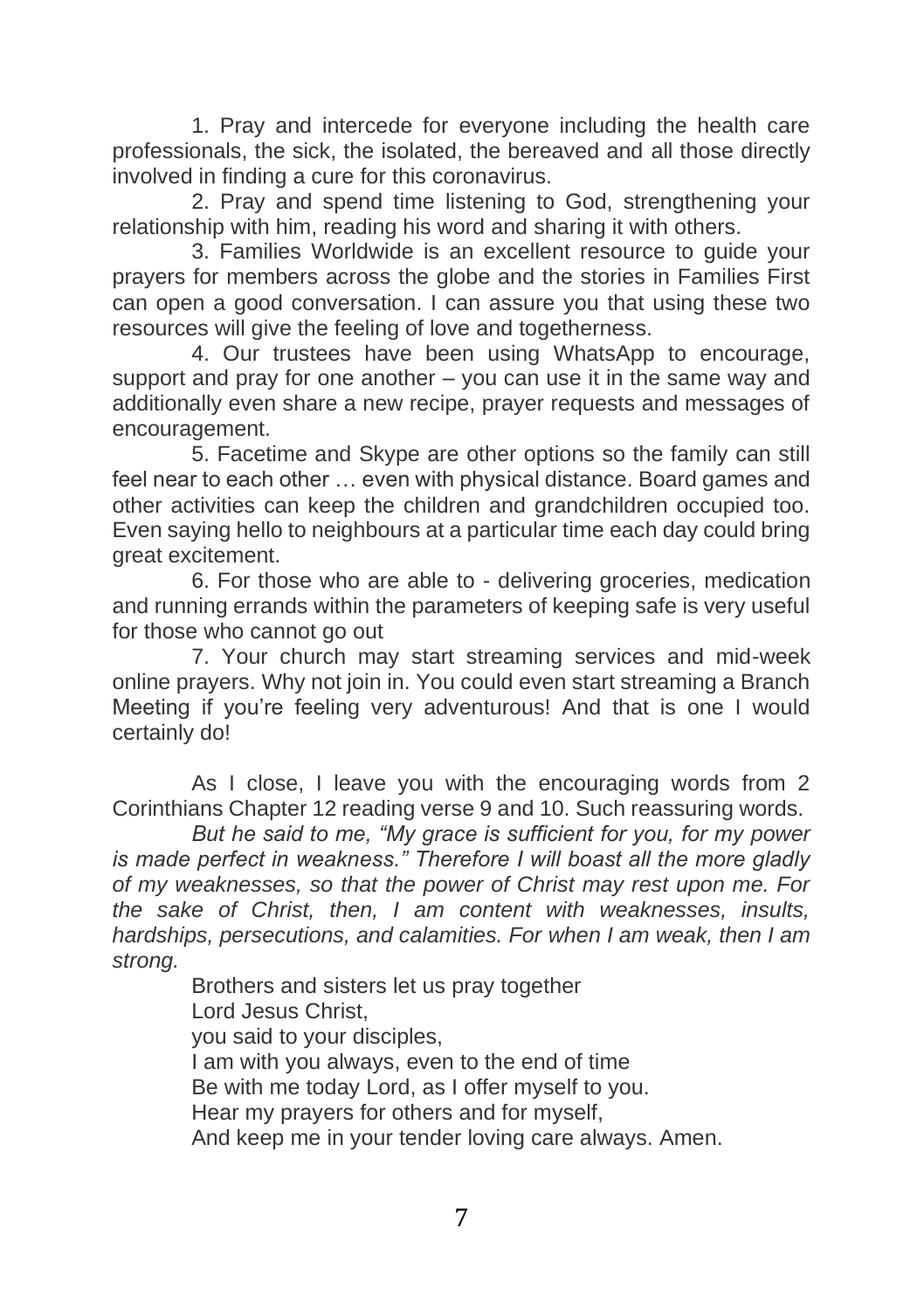## **ST. MARY'S CHURCH DIARY APRIL 2020**

As you may well be aware, for the foreseeable future, no public gatherings including Public Worship or Events will be allowed to take place in any Church of England churches including St Mary the Virgin, Hayes until further notice.

Please be advised that, at the moment, the church will remain open Monday - Friday 9am - 4 pm, for people to come in and pray, and leave when they have finished. On Sundays at 8am until 8.30am and 10.30 until 11.30am, a member of the ministry team will be available and anyone can come and pray and leave once they are finished; however no public worship will be taking place.

At all times while in church, please do follow the Government Guidelines, in particular keeping a safe distance from one another.

The church office will also continue to be open at the usual times.

We will continue to keep you in our prayers.



# **A RECENT SERVICE OF THANKSGIVING**

Ken Truss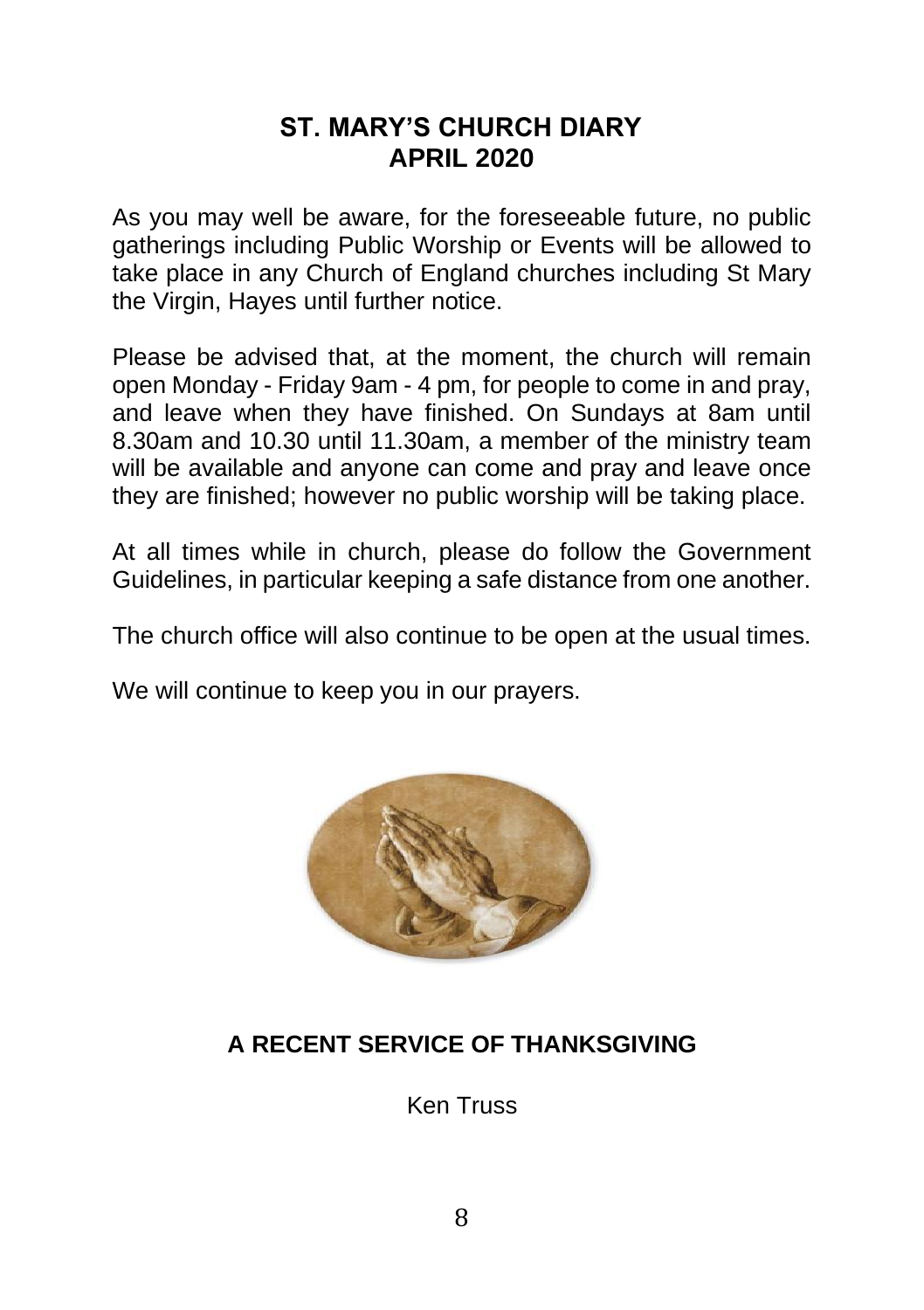## **HAYES MEN'S FELLOWSHIP**

At the time of writing, in mid-March to meet printing deadlines, we cannot echo the boast of "back to business as usual" for two reasons.

We had three funerals to attend of former members who gave valued service and support to the Fellowship over many years, and more than deserved our wish always to honour the memory of everyone who passes on from HMF.

The second reason is of course Coronavirus. Thus far we were cautiously trying to "Keep Calm and Carry On" hoping that changing Government advice and regulations did not cause us to have to change or cease our planned activities entirely. Nevertheless, our entire membership comes within the category of vulnerable.

**The Committee has considered Government advice and the risk to members before coming to the hard decision to cancel all Outings, Meetings and Walks until and including our meeting scheduled for June 3rd. This correlates with the 12-week isolation now recommended by the Government for "vulnerable" people which includes our membership. We shall continue to review the position going forward and make further announcements as necessary.**

We were unable to proceed with our March Outing to Bletchley Park nor a Walk in the Kingston/Hampton Court area. At the beginning of the month the Talk took the form of **President's Afternoon** as usual. This is when Reverend Napoleon John surprises us with a speaker who is announced on the day. Sometimes he unearths hidden talent within our membership but on others it is an outside guest speaker. On this occasion, Reverend John was delighted to introduce Jean Wilson, a expert on local history, to talk to us about **"The Inns of Hayes"**.

Jean first mentioned **The Admiral Vernon** situated in what is now Hayes Lane and known particularly for prize fighting. This was quite a common name for pubs as Admiral Vernon was a successful naval officer involved in the War of Spanish Succession and the War of Jenkins Ear. However, he was best remembered for his invention of "grog", a mixture of rum and water that he provided to the sailors in his fleet. Perhaps that fond memory encouraged former sailors to name Inns after him. The precise date for the Inn was not clear but it would have been around the 1750s given that Admiral Vernon died in 1757.

Next was **The George** (but not the one we know today) set up on land owned by the Shotts family in 1744 - but it was relatively short lived. In 1757 Pitt the Elder bought Hayes Place and was none too happy with a rowdy Inn and a road nearby, so he bought out the Inn (which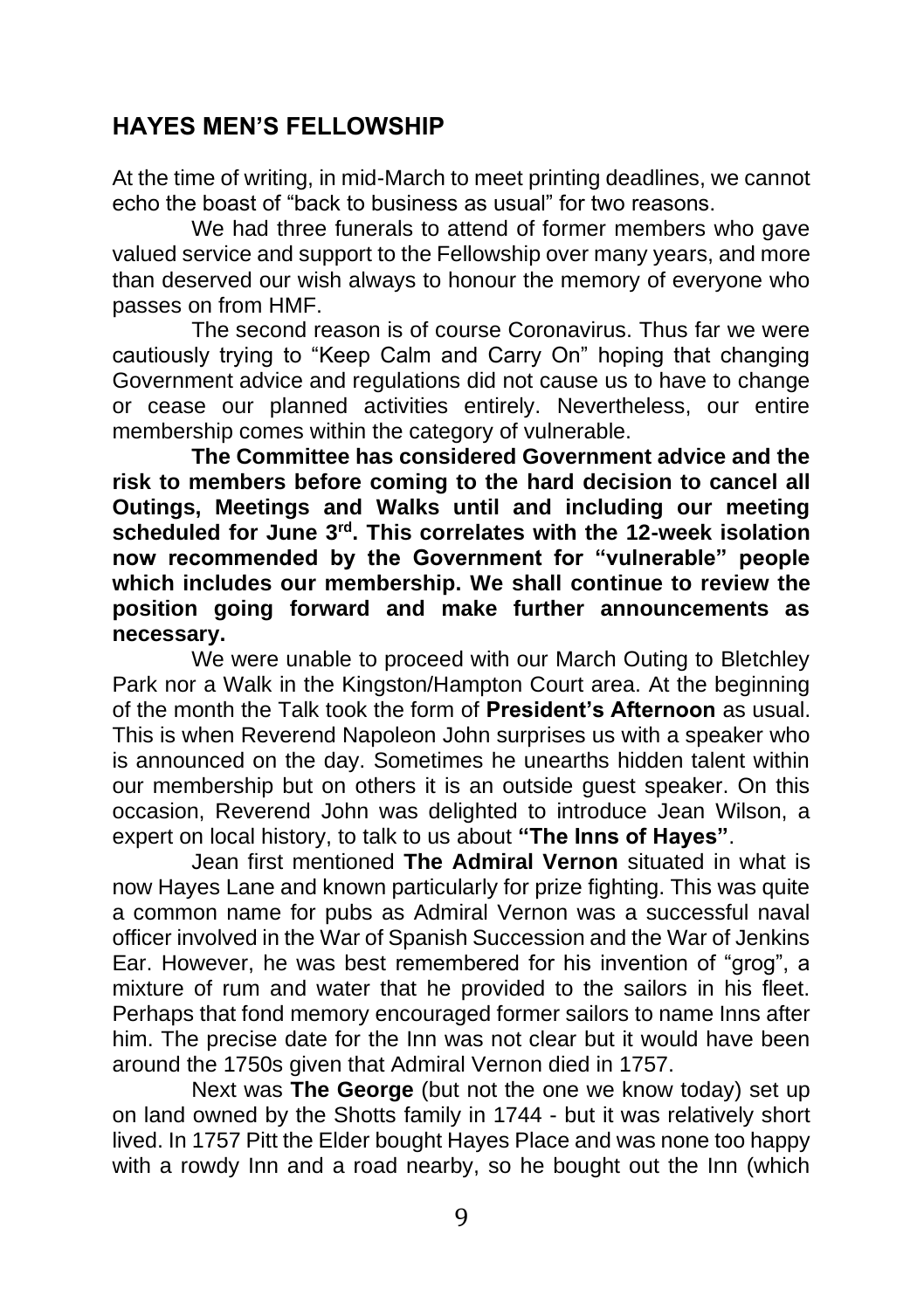became a private residence) and had the road moved. Oh to have such power!



The licensee of the George set up another Inn, **The Red Cow** in Pickhurst on land that was part of the Hayes Place Estate. Reverend Till took a local census on a regular basis before we had a national census. By 1820, this no longer showed the Red Cow at all.

Then we heard about **The Fox and Hounds** from the 1760s near Pickhurst Green and Pickhurst Farm. By 1848 this had become a private residence.

Located quite close to the Old Church Schools where the Fellowship meet was **The Alma**, a beer house named after a battle in the Crimean War. This was popular with soldiers from Woolwich barracks on exercises on the Common but was known as a "dust hole". But it was again short lived when it was bought out by the Hambro family who by then owned Hayes Place.

Then we moved on to some more familiar establishments that still exist or folk could remember.

The licensee of the Alma went on to open **The New Inn** by Hayes Station to cater for passengers visiting the Common. This was redeveloped in 1934 in a grand style but bombed out in 1940 only being fully functioning again in 1962.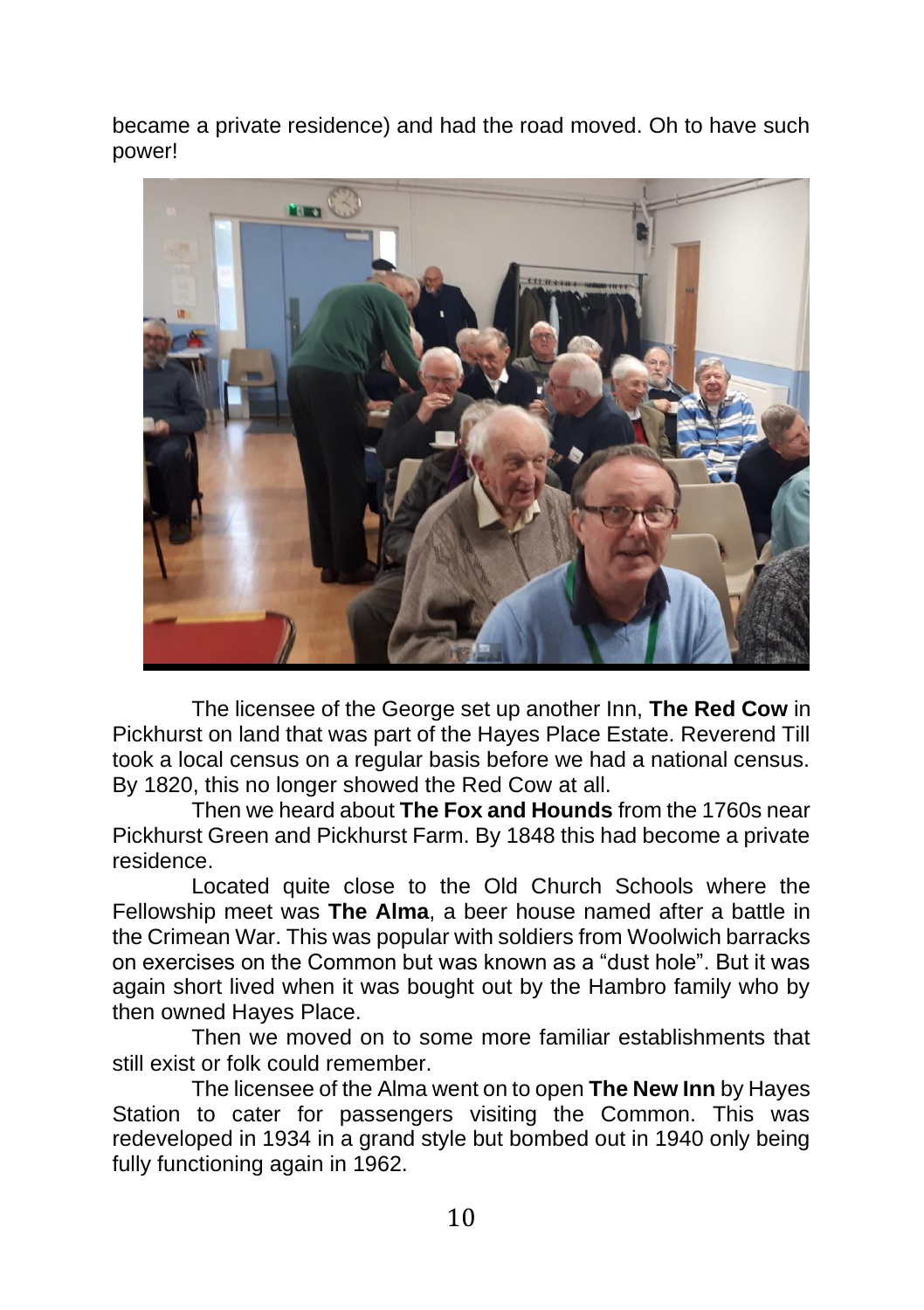

**The Pickhurst Green Hotel** (now Miller & Carter) was opened in 1937. Despite objecting to the new establishment, plenty of locals turned up for the free drinks at the opening!

Much more recent but now replaced by housing was **The Beacon** in the new build Farleigh/Old Vale area.

Finally, we came to another **George Inn**, one that we still know today in its latest incarnation. There has been an inn on this site for some 400 years. In late 1700s it was apparently involved in smuggling that high value and highly taxed item – tea!

We learnt that quite a few Inns (and breweries) have come and gone – which seems to mirror the rest of the country. As you might imagine, this "guided" tour of the historic pubs and inns of our area was a very popular topic for a room full of men!

Sadly, at the March meeting there were a lot fewer handshakes than normal. Instead, there were quite a few "elbow bump" greetings to avoid skin contact but I think that will take time to catch on! We wait to see what future months will bring. Any developments will be available on our website accessible at [www.hayesmensfellowship.org.](http://www.hayesmensfellowship.org/)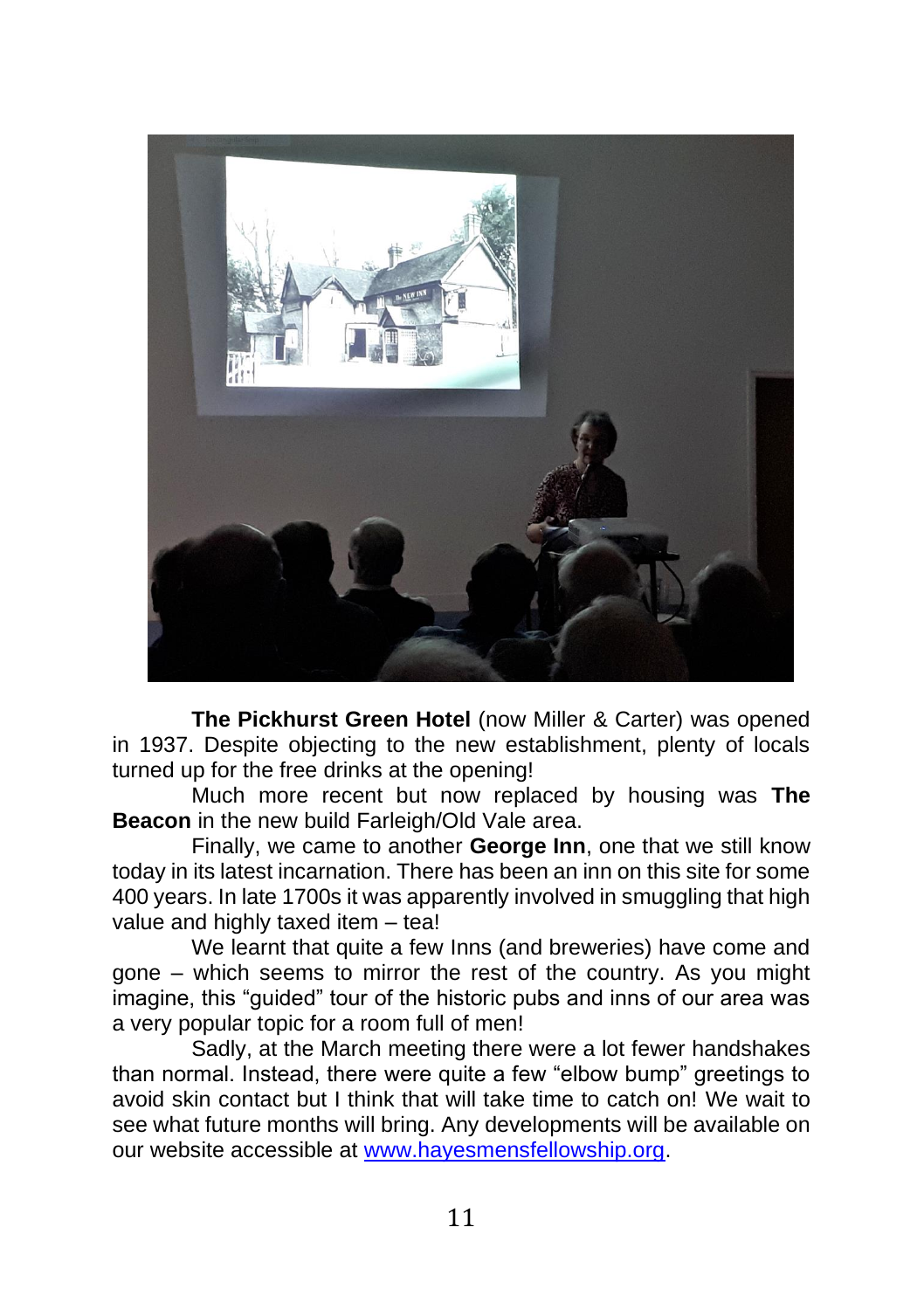Hopefully, there may be much positive to report in May.

#### **Allan Evison, Hon. HMF Secretary 020 8402 7416; e-secretary@hayesmensfellowship.org**

### **MINI MUSIC**

Every second Thursday of each month, pre-school age children and their grown-ups get together in the meetings room for Mini Music. It is always a lovely, lively time of singing and fun with a chance for a cuppa while the children have story time. Each month we ask if there are any birthdays and then of course, if there are, our fabulous music makers are only too happy to sing a chorus of 'Happy Birthday'! I do always ask how old the birthday boy or girl is and the answer usually ranges from just 1 up to the ripe old age of 4. This month, however, we sang our hearts out and shook our tambourines to celebrate a very special birthday. It was the turn of our dedicated helper Elizabeth George, who kindly makes the tea and squash for our group. When I asked Elizabeth how old she would be at the end of March, the parents were taken aback to learn that Elizabeth would be 99, just 95 years older than the oldest child in attendance that day. It was a real joy to share in this celebration. Happy birthday Elizabeth!

### **Becky Willoughby**

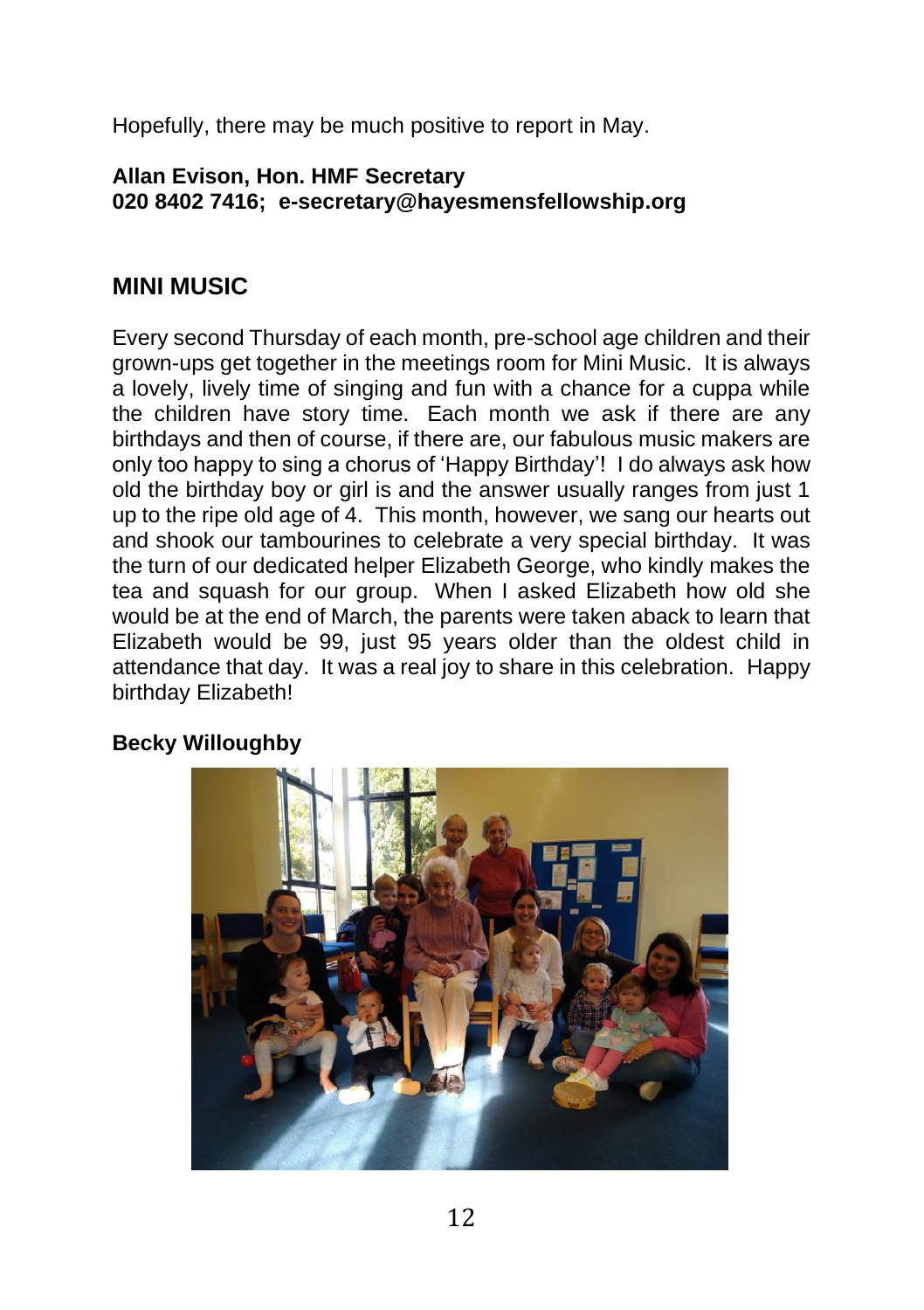# **FEBRUARY 4 th PCC MEETING – Main points discussed**

**Taize Evening Service:** The first service had gone very well and was enjoyed by the good number who attended. It was described as 'extremely soothing'.

**Cleaners:** Two young cleaners had been recruited and were doing the work as part of The Duke of Edinburgh's Award. The churchyard would be helped by Community Service.

**Electrical work:** This will commence on 17 February.

**Financial Report:** The Church Accounts will be presented at the March PCC meeting.

**Sound System:** Work will commence in one week's time.

**GDPR Update:** Monitoring of compliance with GDPR processes was continuing. A new laptop which enabled data is to be purchased.

**2020 and beyond:** PCC members were encouraged to submit ideas and suggestions.

**Outreach:** There will a 'Thy Kingdom Come' activity in May.

**Churchyard**: New repairs to the gate are in hand.

**Churches Together in Hayes:** The quiz had raised £730 for Chartwell Children's Cancer Trust. The Christmas Tree Festival raised £3200 for Bromley Talking News. Easter Cards will be available from the church. The Bible Study is going well; Rosary Church has a lunch club for over 60s. Confirmation classes are being arranged.

**Children Youth and Family:** The younger groups are going well, covered by the Youth Team. It was agreed that the appointment of a new Youth Worker should be pursued.

**Pre-School Play Group:** PSPG would be happy to be involved in Fresh Start Services.

**Peter Wickert**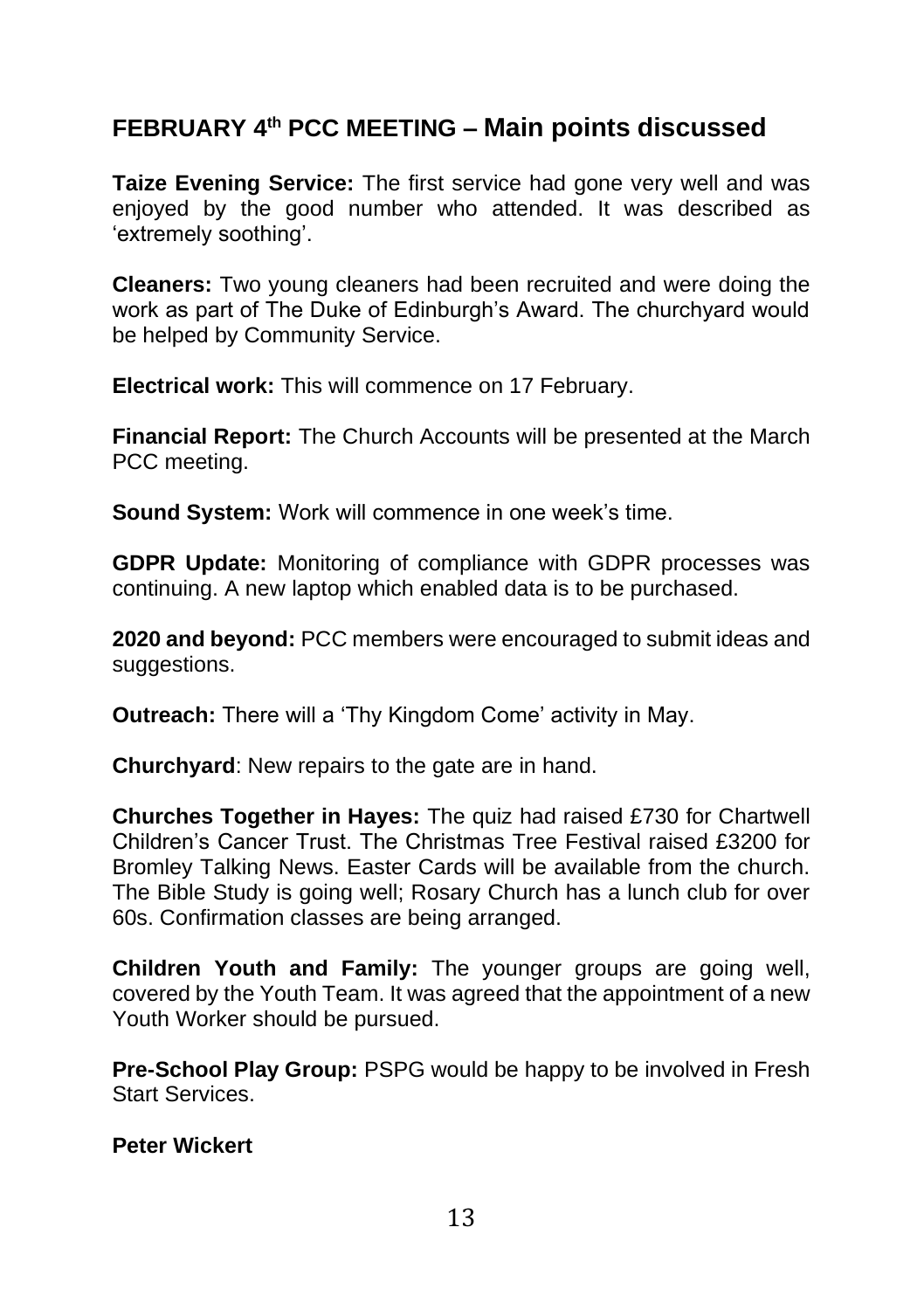## **COPING WITH LOSS**

When I was about 8 years old I taught myself to play the harmonica in just the key of C. When I sat in front of the coal fire and played, my lovely mongrel dog, Scamp, used to join in with a wonderful howling singing that only dogs can produce. He had been with me all my life until I was eleven but one wet Saturday night he didn't come home from his wanderings. The milkman found him on Sunday morning in the gutter of the main road, having been hit by a car during the night. My parents didn't want me to see him so they sent me upstairs to my bedroom while they buried him in the garden. I wanted to see him and cuddle him so much but just stayed in my room broken hearted.

Not long after this, I was promised a bicycle for passing (or failing) the 11 plus examination, as was my close friend. It was a beautiful bike with butterfly handlebars and four-speed derailleur gears. Within weeks I heard that my friend had been killed riding his new bike, falling under a lorry. I could hardly believe it and it has been in my memory all my life. My father met my friend's father one day and expressed sympathy for the loss of his son. With tears in his eyes he said " What do you mean? He's fine," being unable to acknowledge his terrible loss.

These two losses in my life at such an early age were the foundation for learning to live with the wrenching heartbreak of such events. We often liken the life of faith during difficult times to being in a boat in a storm at sea. We sing "Will your anchor hold in the storms of life?" with gusto, but when the storm arrives we may wonder how we can anchor ourselves in a place of safety and peace. We sing "Fastened to the rock that cannot move, grounded firm and deep in the Saviour's love," but in the midst of life's storms and crises we can feel completely lost at sea. In our peaceful, rational moments we know that there is no other helper in life - only Jesus. Friends and family can show love and sympathy, which is great, but we face these things ultimately on our own with our Lord.

I found my Saviour when I was about fourteen and he has held my hand throughout the storms of life and has promised to bring me safely to heaven to be with him forever, regardless of my failures in this life. I really hope and pray that if you face storms today, you will reach out to him and catch hold of his strong hand and let him carry you through to a place of peace.

### **David Langford**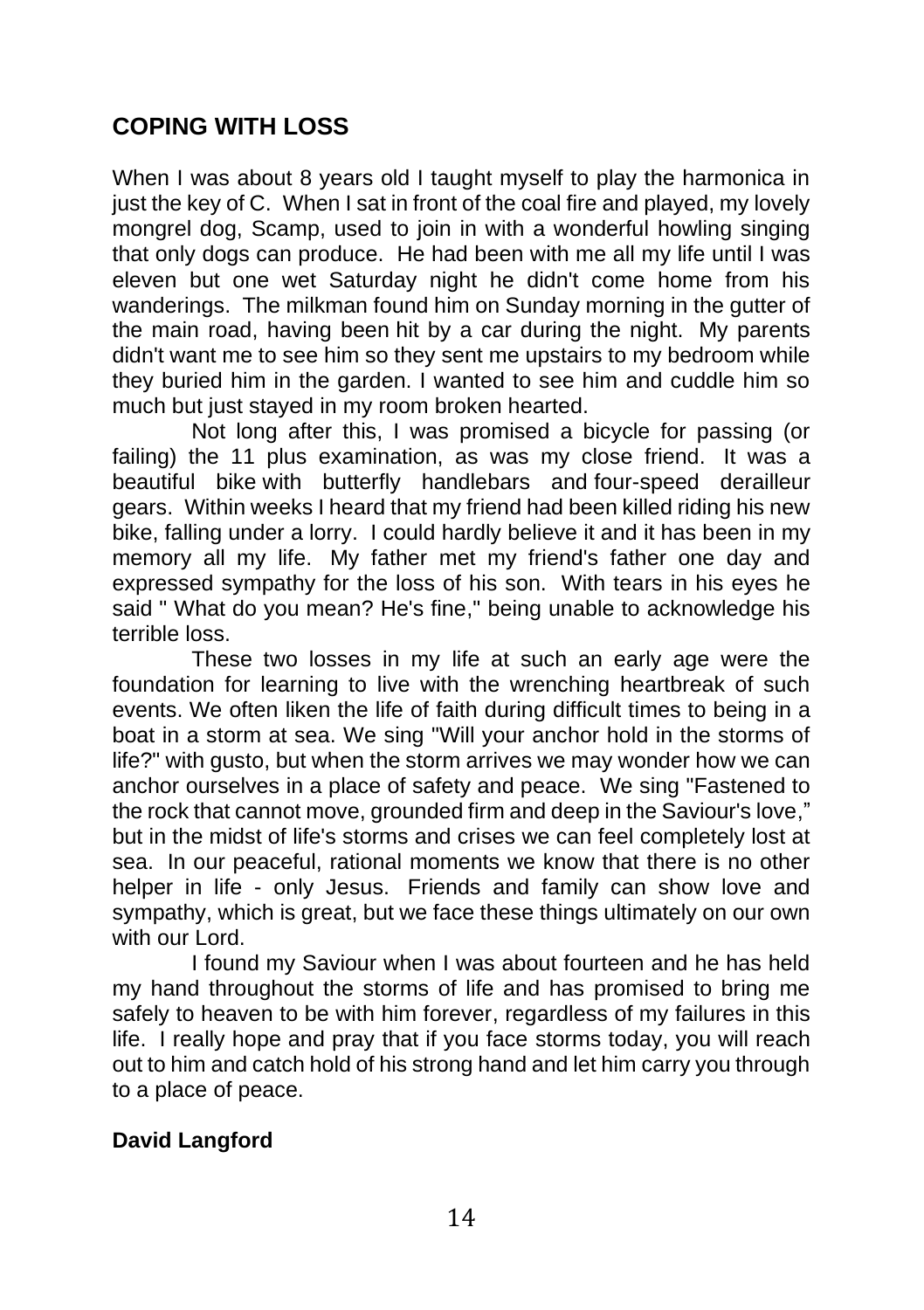### **A MESSAGE FROM ARCHBISHOP JUSTIN WELBY ON RESPONDING TO CORONAVIRUS**

As we continue responding to Coronavirus, a lot of us are wondering how we can walk in faith, resist fear, and support those who are most vulnerable.

The first thing to say is that following the advice of experts – especially about washing our hands regularly and self-isolating if we have cold or flu symptoms – is a really important place to start.

But what else can we do? Well, the thing about having hope, faith and courage is that although they are gifts from God, we can do our bit to nurture them.

We can take some time to sit quietly and pray, letting God know about those things that are on our hearts and minds. When we do that, we make that connection with God that nourishes and sustains us.

We can pray for those who are physically vulnerable. Those who are financially insecure and worried about needing to take time off work. Those who live in countries without public healthcare systems. Those who do not have family or friends and are facing this situation alone.

We can pray for healthcare workers and political leaders who are responding to this crisis and bearing the incredible responsibility of trying to keep us safe.

That brings us to resisting fear. One way to avoid being overwhelmed by fear is turning our attention to helping someone. Is there a person in your life, or your community, that you could call on the phone and see if they're okay? Maybe it was someone that you prayed for?

Perhaps they can't get to the shops – could you pick up some groceries for them? Perhaps they are self-isolating and feeling lonely – could you call them on the phone and see how they are?

If you have some spare income, or some spare food, could you donate to your local food bank?

Let's remember that we are in this together. Let's look after ourselves and our communities, gain courage from each other, and walk together in hope and faith.

As it says in Psalm 46: "God is our refuge and strength, an ever-present help in trouble."